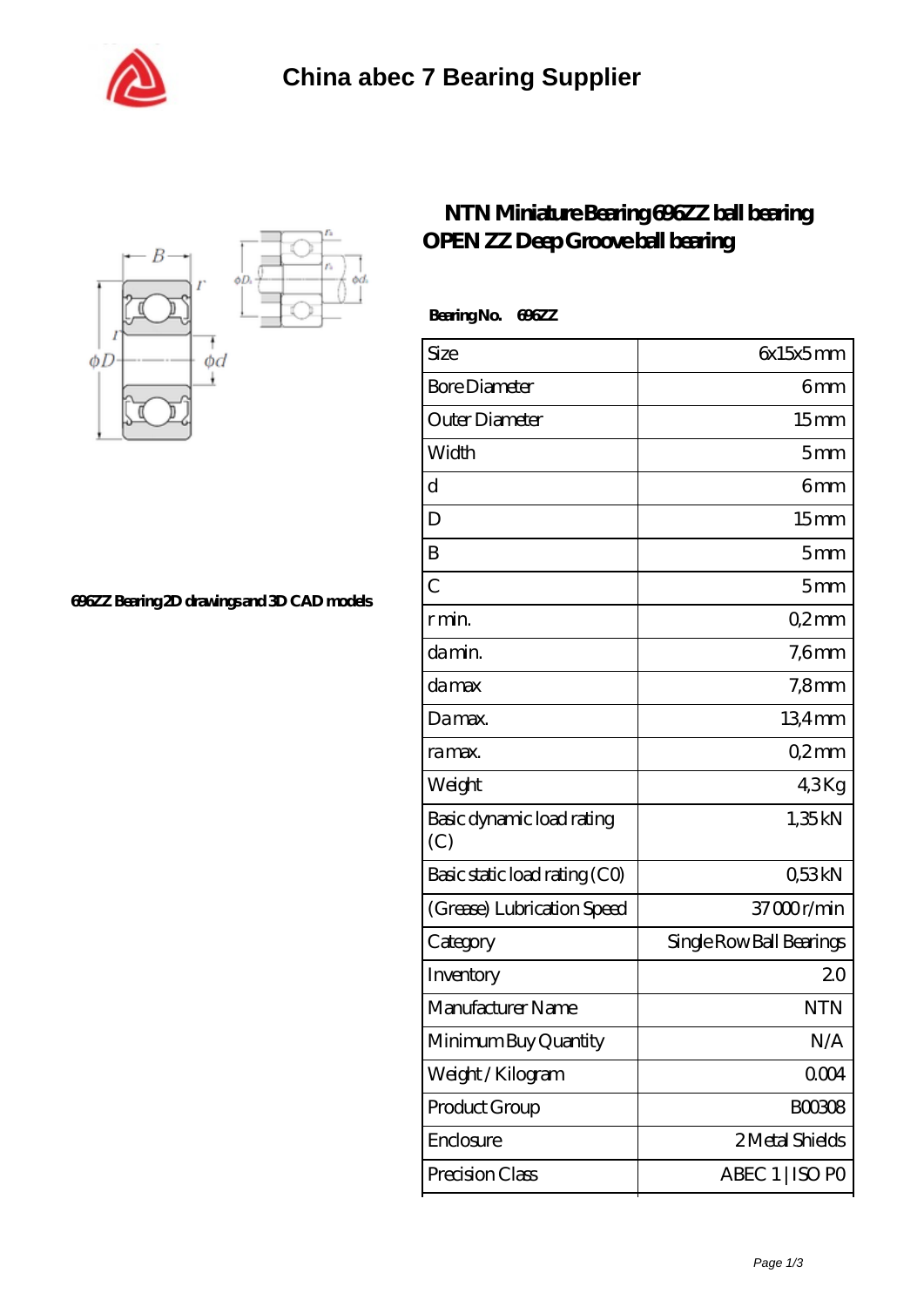

## **[China abec 7 Bearing Supplier](https://m.shawnwhisenant.com)**

| Maximum Capacity / Filling<br>Slot | No                                                                                                                                                                                    |
|------------------------------------|---------------------------------------------------------------------------------------------------------------------------------------------------------------------------------------|
| Rolling Element                    | <b>Ball Bearing</b>                                                                                                                                                                   |
| Snap Ring                          | No                                                                                                                                                                                    |
| <b>Internal Special Features</b>   | No                                                                                                                                                                                    |
| Cage Material                      | Steel                                                                                                                                                                                 |
| Internal Clearance                 | CO-Medium                                                                                                                                                                             |
| Inch - Metric                      | Metric                                                                                                                                                                                |
| Long Description                   | 6MM Bore; 15MM Outside<br>Diameter; 5MM Outer Race<br>Diameter: 2 Metal Shields<br>Ball Bearing, ABEC 1   ISO<br>PQ No Filling Slot; No Snap<br>Ring, No Internal Special<br>Features |
| Category                           | Single Row Ball Bearing                                                                                                                                                               |
| <b>UNSPSC</b>                      | 31171504                                                                                                                                                                              |
| Harmonized Tariff Code             | 8482105068                                                                                                                                                                            |
| Noun                               | Bearing                                                                                                                                                                               |
| Keyword String                     | Ball                                                                                                                                                                                  |
| Manufacturer URL                   | http://www.ntnamerica.co<br>m                                                                                                                                                         |
| Manufacturer Item Number           | 696ZZA/5K                                                                                                                                                                             |
| Weight/LBS                         | 00CA                                                                                                                                                                                  |
| Outer Race Width                   | 0.197 Inch   5 Millimeter                                                                                                                                                             |
| Bore                               | 0.236Inch   6Millimeter                                                                                                                                                               |
| Outside Diameter                   | 0591 Inch   15 Millimeter                                                                                                                                                             |
| Other Features                     | Deep Groove   Shell Alvania<br>Prelubricated                                                                                                                                          |
| Inner Race Width                   | OInch   OMillimeter                                                                                                                                                                   |
| bore diameter:                     | 6 <sub>mm</sub>                                                                                                                                                                       |
| precision rating                   | ISO Class <sub>O</sub>                                                                                                                                                                |
| outside diameter:                  | 15 <sub>mm</sub>                                                                                                                                                                      |
| finish/coating                     | Uncoated                                                                                                                                                                              |
| overall width:                     | 5 <sub>mm</sub>                                                                                                                                                                       |